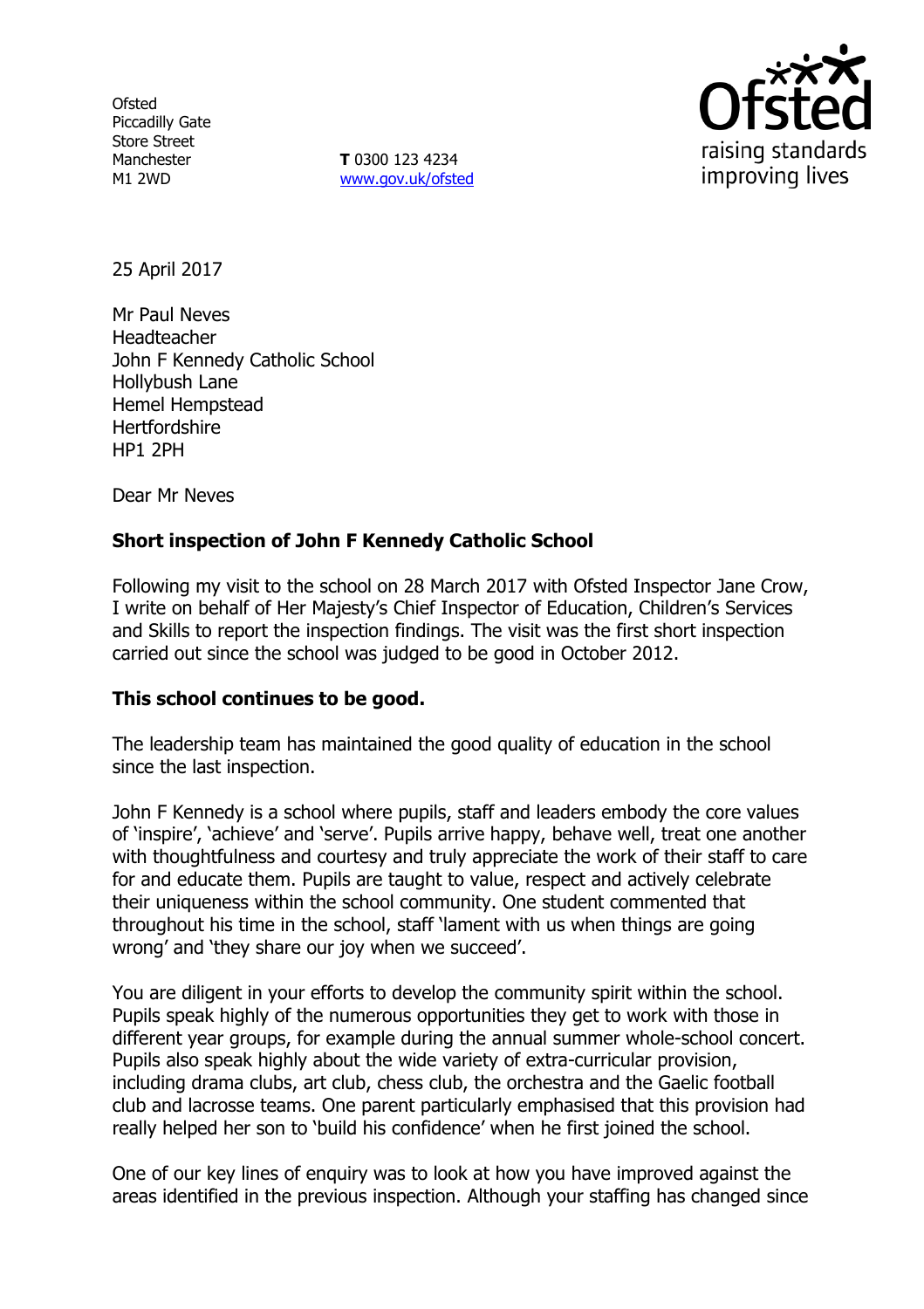

that inspection, inspection evidence and the school's own monitoring confirm that you have maintained the good quality of teaching and learning in the school. More than this, you and your leaders have worked hard to secure more robust assessment practice. Consequently, leaders and staff have clearer guidance about where pupils could be challenged to achieve more. Subject leaders use the 'onepage summaries' to drill down into where pupils need more support and guidance, and apply appropriate interventions that make a difference to pupils' outcomes. This is more established in key stage 4 currently. Leaders acknowledge that middle leaders' scrutiny of work at key stage 3 does not review the progress of pupils sharply enough to ensure that they are being consistently challenged as much as they could be, particularly some disadvantaged pupils who are capable of achieving more. Staff have trained with local primary colleagues this year to ensure that they have a secure understanding of the raised expectations of pupils at key stage 2 and the level of challenge required for pupils in key stage 3 when they arrive at John F Kennedy.

Thoughtful leadership continues to improve the sixth form steadily. In particular, the level of support that leaders provide for disadvantaged pupils is specific and has a real impact on improving these pupils' outcomes, aspirations and post-18 destinations into future careers, such as medicine. Students experience numerous opportunities to 'serve' others, such as through the volunteering programme, by working in night shelters and charity shops or at the local church youth groups. Leaders ensure that students' work experience is linked to their aspirations and interests. However, leaders have identified that securing high-quality placements for all students remains a consistent challenge.

The majority of parents are very positive about the school and their children's experiences. Parents commented specifically on how well the school supports pupils' personal development, their well-being and their special educational needs and/or disabilities. They appreciate how staff support their children and the Christian values that underpin the positive ethos within the school.

# **Safeguarding is effective.**

Pupils feel safe and are kept safe. Lesson time, assemblies and visitors teach pupils in an age-appropriate way about safety. This includes information about how to stay safe from drugs, alcohol, domestic violence, cyber bullying and while online. Pupils who spoke to inspectors were confident about how they used this guidance to protect themselves in their everyday lives.

Leaders and governors ensure that all statutory checks are completed on new staff and that the documentation related to staff recruitment is well maintained. Governors have also been active in securing the funding for additional site security work on the fencing and gates around the school. A number of pupils commented to inspectors that this made them feel safe.

Staff are trained in the most up-to-date guidance. They use this guidance to make appropriate referrals to the designated safeguarding leader. The designated leader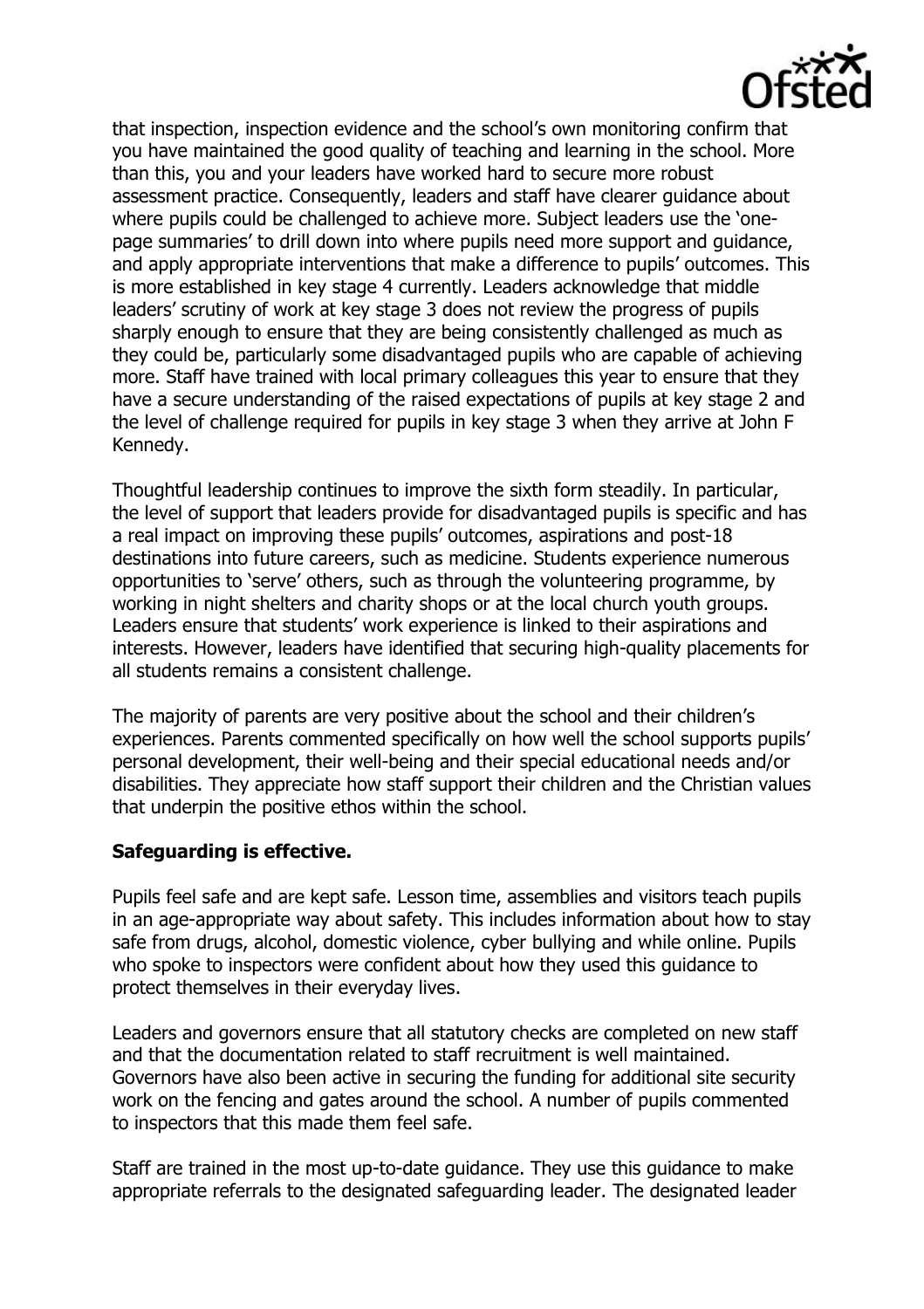

uses these referrals to seek the right advice and support from relevant external agencies. Although you record this information in pupils' case files, we did discuss ways that you could sharpen some of the recording of events, so that it is easier for other leaders to both carry out quality assurance and support the designated leader in this role.

# **Inspection findings**

- Outcomes in the school have continued to improve year by year since the previous inspection. In 2014 and 2015, the progress that pupils made by the end of Year 11 was significantly above the national average in a number of subjects, including English and mathematics. This was a significant increase on the outcomes in the school during the previous inspection. Disadvantaged pupils during this period made progress that was broadly in line with the national average, while, for some of these pupils, the differences are diminishing even more rapidly in English and mathematics.
- In 2016, pupils in Year 11 attained well in a broad number of subjects, and the overall progress that pupils made was broadly in line with the national average. However, a significant minority, including some who were disadvantaged, did not have the required balance of subjects to meet the new government measures.
- You acknowledge that this was a decision which leaders took for genuine reasons, but which you have since reviewed. Consequently, you are ensuring that currently almost all pupils are fulfilling the Progress 8 measure and increasing numbers are meeting the English Baccalaureate requirements (both are government measures of achievement).
- One of my lines of enquiry was to review how leaders are securing improved outcomes for disadvantaged pupils currently in the school. Leaders and governors were incredibly disappointed with the outcomes in 2016 for disadvantaged pupils. Disadvantaged pupils had been a key focus for staff in the school for a number of years, and you had previously had much success in supporting them to achieve well.
- You and your team worked quickly to understand why the actions you had taken previously to secure good outcomes for disadvantaged pupils did not work as well in 2016. You identified some very valid reasons for the underachievement of a small group of these pupils who, despite your efforts, were unable to achieve as well as their peers.
- $\blacksquare$  However, you are also very clear that disadvantaged pupils generally in 2016 were capable of more. Therefore, you have further increased the focus on current disadvantaged pupils. Senior and middle leaders are identifying where current pupils need more help to catch up, and are providing one-to-one tuition, in-class support and intervention to enable this improvement. School information and inspection evidence confirm that this is ensuring that current disadvantaged pupils in key stage 4 are making better progress.
- As part of this key line of enquiry, we also looked at the attendance of disadvantaged pupils. Year teams, alongside the inclusion officer, work hard to support pupils and their parents to improve attendance. While the attendance of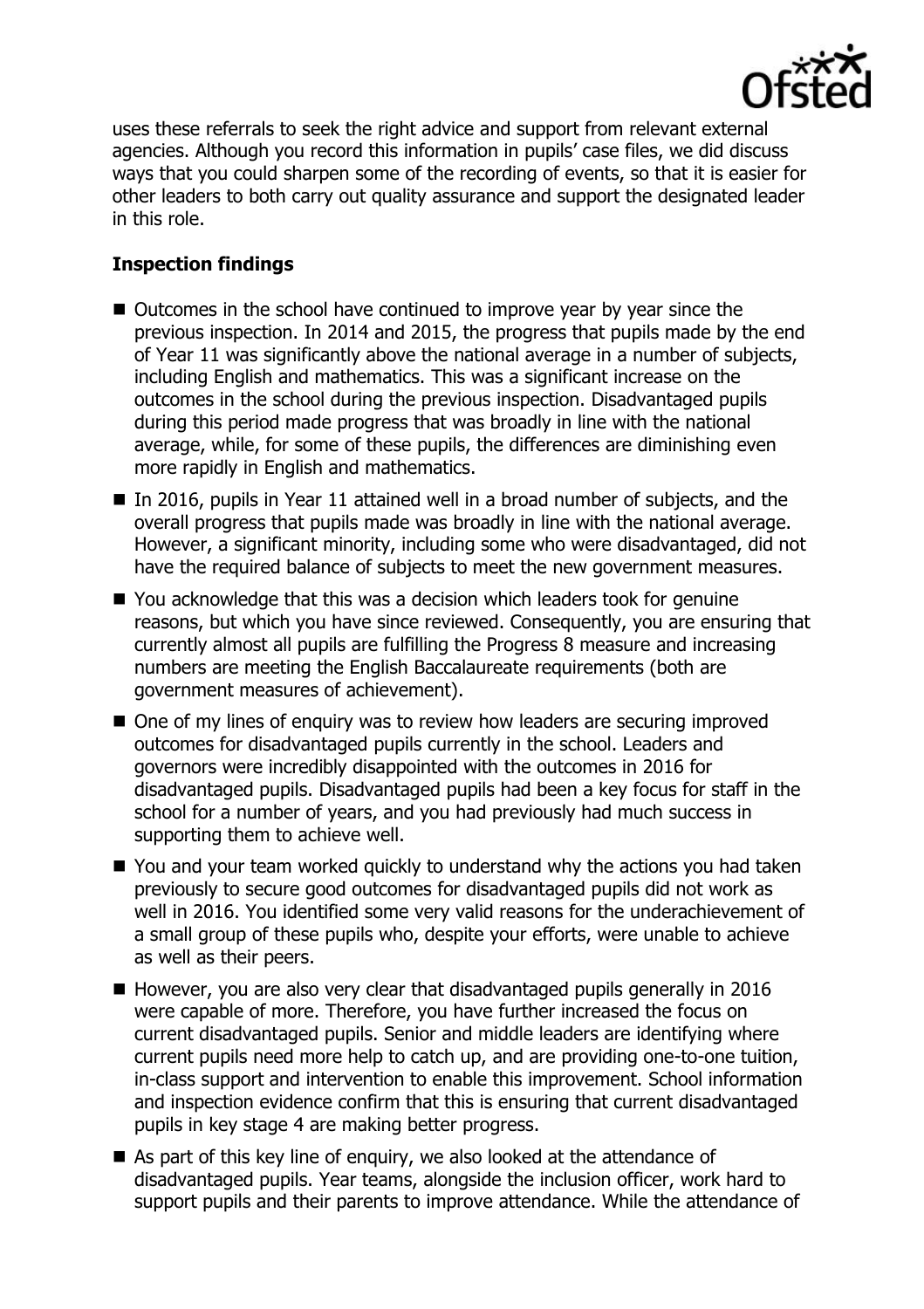

disadvantaged pupils remains lower than the national average, leaders use a broad range of measures, including rewards, and effective work with external agencies to make a real difference to some pupils' attendance. This is especially the case where there are sometimes more challenging circumstances.

- Although leaders throughout the school undertake significant and successful efforts to improve the provision for and outcomes, attendance and aspirations of disadvantaged pupils, leaders do not measure the impact of their collective strategic effectiveness as well as they could. Leaders are currently reviewing how they could do this better with the appointment of a new assistant headteacher in the summer term.
- We also explored the support for the small numbers of pupils who have special educational needs and/or disabilities. Since her appointment in September 2015, the special educational needs coordinator has used her thorough understanding of the most up-to-date guidance to improve the quality of provision in the school for these pupils. Learning support assistants and teachers are being well supported with specific guidance about the strategies that they should be employing to support pupils' precise needs.
- Leaders and governors review the funding that they receive for pupils who have special educational needs and/or disabilities against their achievement, and make decisions about their curriculum and the quality of the support that they receive. Governors have supported leaders effectively in recent reviews of this provision and associated decisions about staffing and support.
- Pupils who have special educational needs and/or disabilities who spoke to inspectors were highly articulate and enthusiastic about their school experience. They say that lessons are good and teachers work hard to help them. Pupils also feel that they learn new things well and that they make friends easily. Pupils say that they are active participants in the school community, with many involved in the extra-curricular opportunities, which gives them confidence to speak to older pupils and to learn new skills.

# **Next steps for the school**

Leaders and those responsible for governance should ensure that:

- middle leaders use pupils' work more precisely to ensure that teachers in their areas consistently challenge and guide pupils precisely at key stage 3, particularly those who are disadvantaged, so that they are even better prepared to achieve the highest standards at key stage 4
- senior leaders routinely review their overall impact on improving standards for disadvantaged pupils, in order to measure how effective they are in securing improvements in the attendance and achievement of disadvantaged pupils, compared to other pupils nationally.